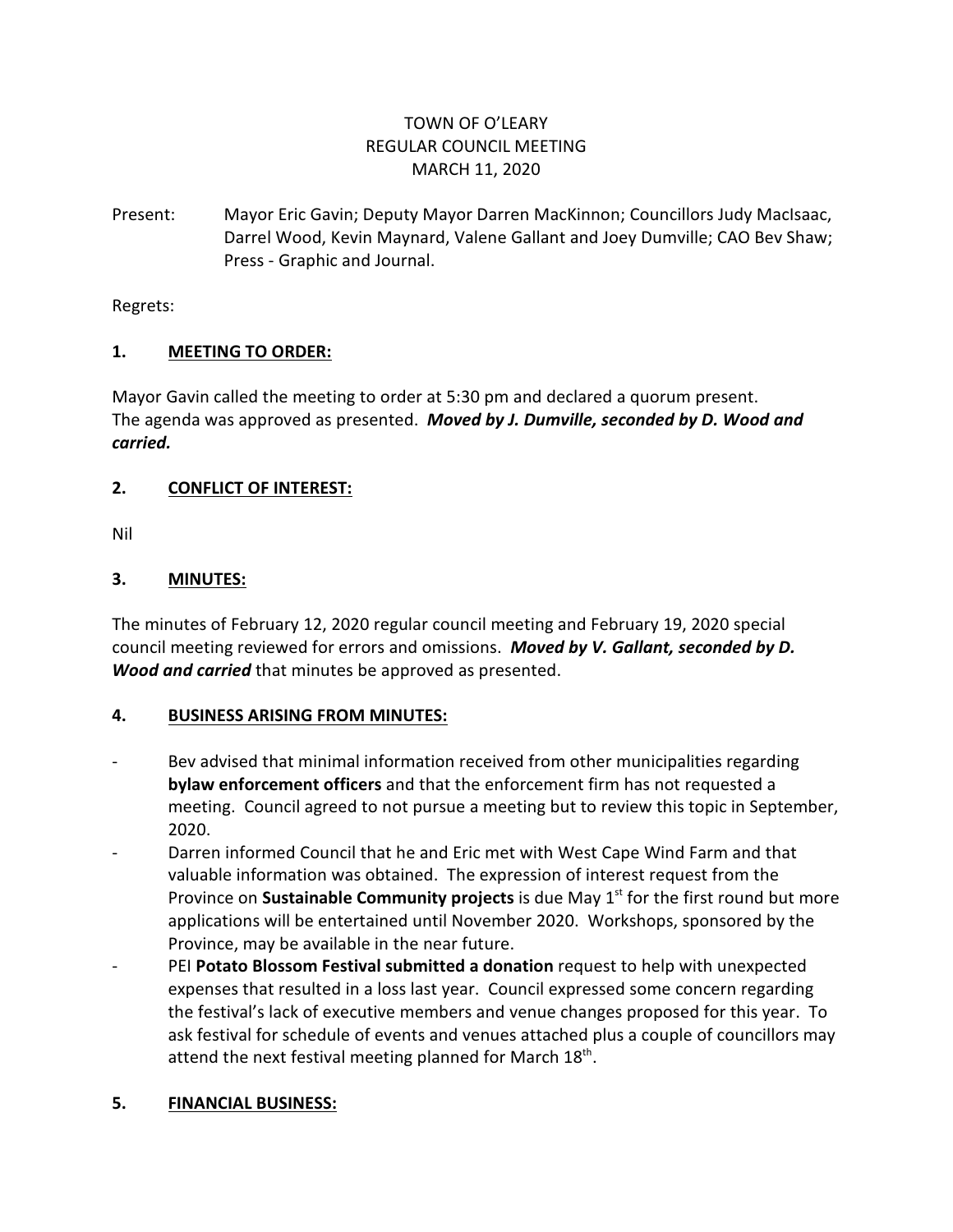Financial reports circulated to Council. Darren stated that the financial situation is still healthy. Budget discussions scheduled for later in the meeting.

Bank balances as follows: February 29, 2020 for general account - \$216,070.35 and for sewer - \$51,900.35. Expenses for February, 2020 for general totalled \$39,360.85 and for sewer - \$5,390.26. Revenue for February, 2020 for general - \$151,482.28, for sewer - \$3,835.94. *Moved by D. MacKinnon, seconded by D. Wood and carried* that financial report be approved.

## **6. NEW BUSINESS:**

A. Mayor's report - Eric reported attending the West Prince Chamber of Commerce annual gala and met with West Cape Wind Energy supervisor and engineer. Appreciation note to be sent to Tammy and Chamber directors.

B. Administrator's report - Bev reported the HST audit has been satisfied and \$90,000 + rebate received, insurance inspection report on hand which Kevin will review later, and lift station monitoring device received and arrangements made with Stetson's to install. Bev mentioned that the quote for new utility tractor is good till May  $1<sup>st</sup>$  for sure but will try to have it extended if Council not ready to purchase by then. John Martin and Marvin MacDonald agreed to act on Remunerations and Allowances Commission and met on February 24<sup>th</sup>. Currently waiting for their recommendation on the \$2500 honorarium for emergency preparedness coordinator. Completed ERRIS federal report on sewer effluent samples, Hurricane Dorian survey from EMO, and facility user log for insurance company. Not successful in hiring an EDA worker to clean the complex and attended the O'Leary Area Fire District committee annual meeting. Sat in on meeting with Judy and Kim Munro from Immigration PEI which was very informative and gave us new insight on dealing with the PNP Business applicants and community endorsement interview process. Attended tender opening on March 5<sup>th</sup> for the Sewage Treatment Plant project. Building/business permits - nil

Overtime/vacation time - Bev 14.5 hours overtime and 1 week vacation left. Council agreed it would be ok for this last week of holidays to be taken in April as usually all holidays have to be used within current year. Dale 71 hours overtime and all vacation used. Andrew has 17 hours overtime.

# C. Reports from departments -

**Streets & Sidewalks** - Valene updated on the war veteran banners saying Grant at the Legion will be providing more information. Also mentioned that she is hopeful that Department of Highways will be ensuring excess water from streets is drained and noted that flashing stop sign at corner of Centennial and Parkview has been repaired. Eric mentioned he noticed several blocks of damaged sidewalk at west end of Main Street.

**Newcomers/Recruitment/Community Endorsements** - Judy attended the Community Navigator meeting this morning and noted lots of positive feedback being heard on the Neighbour 2 Neighbour event. Judy advised that the Navigator and hospital recruitment and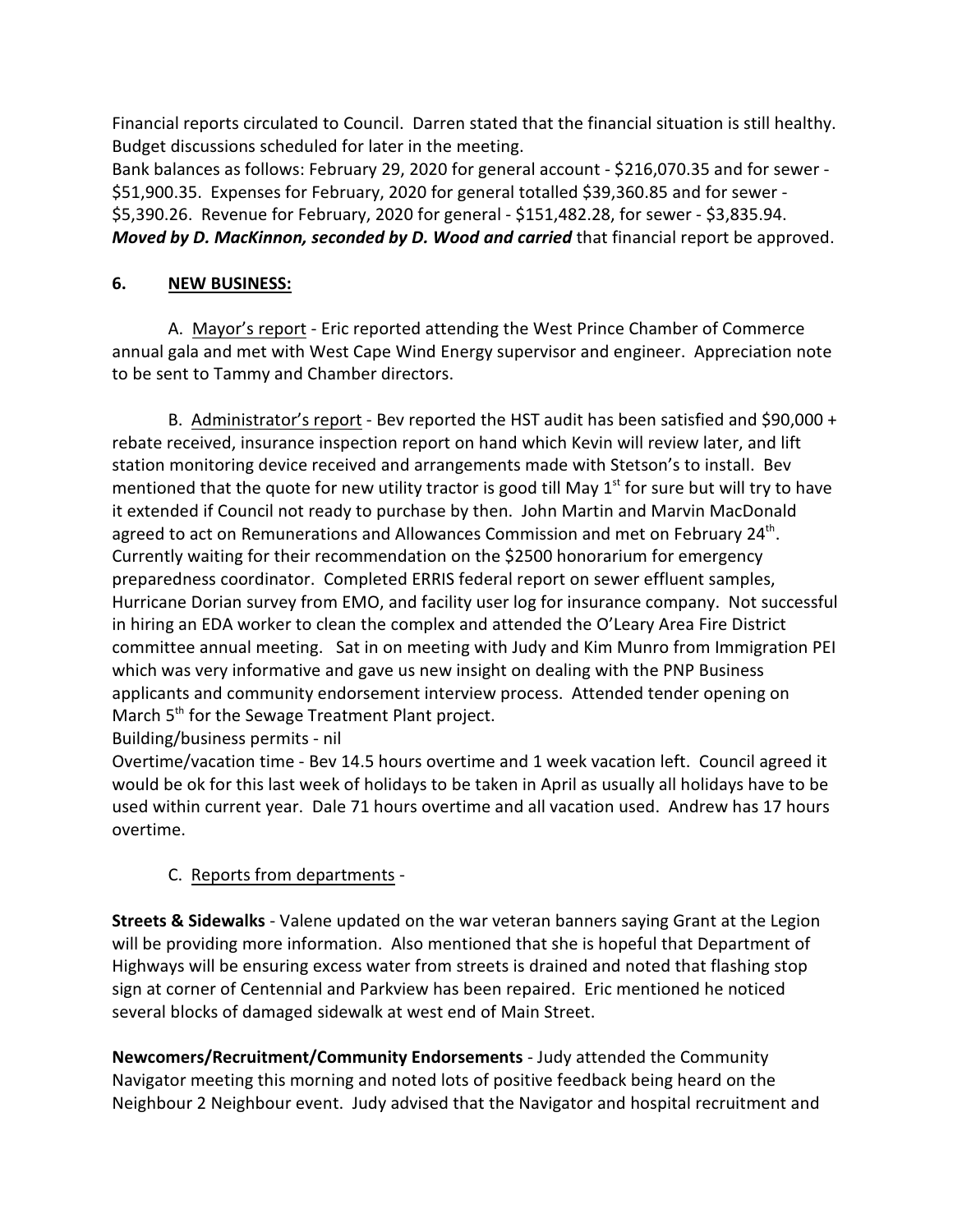retention committees are combining as they are basically doing the same job and this will decrease the amount of meetings. The 10 countries in 10 weeks Community School program was successful. The Community Seniors Cooperative are meeting with Bobby Morrissey and Ernie Hudson in near future. Met with just one applicant for Community Endorsement this month and also met with Kim Munro with Immigration PEI. Judy quoted Kim saying out of 149 interviews only 18 are in progress currently and none have received approval to immigrate. Judy attended the Partnership in Growth seminar at Mill River. Emergency preparedness meeting scheduled for March  $17<sup>th</sup>$  at 9:30 am at the Town Hall and Councillors are urged to attend especially the Mayor.

**Recreation -** Joey reviewed Andrew's monthly report stating that March break activities, seniors' day, yard sale, minor sports, Canada Day, and festival events are in the planning stage. Andrew is still researching the splash pad idea. Andrew also called a Windsor NS company that advertised children's playground equipment for sale that Darren noticed. After hearing the age, condition and life expectancy of the equipment, Council agreed that an offer be made of \$5000 and if the owner is interested then we will do necessary checks before confirming purchase. To also offer another option of purchase for \$7500 which will have to include cost of shipment.

**Properties** - Kevin reviewed the insurance inspector's report saying it will require a few minor things to be compliant, for example tree removal from side of maintenance building, bollards to protect well casing at rear of complex, fire extinguisher at lagoon building, clean up in generator building and fuel fill up and vent inspection in generator building. Kevin mentioned that Kent Street property is under construction.

**Police & Fire Protection -** Darrel reviewed the RCMP monthly report for February 2020 noting 10 calls responded to and 163 hours spent on O'Leary business. Fire Chief's report indicated 10 responses in February - 5 medical calls, 1 motor vehicle collision, 1 smell of smoke, 1 snowmobile accident and 1 flue fire. Holland College generously donated 10 used breathing apparatuses to O'Leary Fire Department which require minor repairs.

**Sanitation & Community Development -** Eric reported the Sewage Treatment Plant project tender opening and that flow meter at lagoon was possibly damaged due to a water line break. It's being checked by electrician. One lateral line on Ellis Avenue experiencing blockages and needs to be replaced, hopeful it can wait till spring. The six lots at Pate Garden Subdivision have been sold and potential owner has already advertised his intentions. To check on survey for Gospel Hall property we requested several months ago.

# D. 1<sup>st</sup> reading of Remuneration Bylaw

Council agree to table this till next month as waiting for Remunerations and Allowances Commission's recommendation.

## E. Resolution re Sewage Treatment Plan tender

WHEREAS the O'Leary Sewage Treatment Plan (lagoon) is in need of sludge removal to